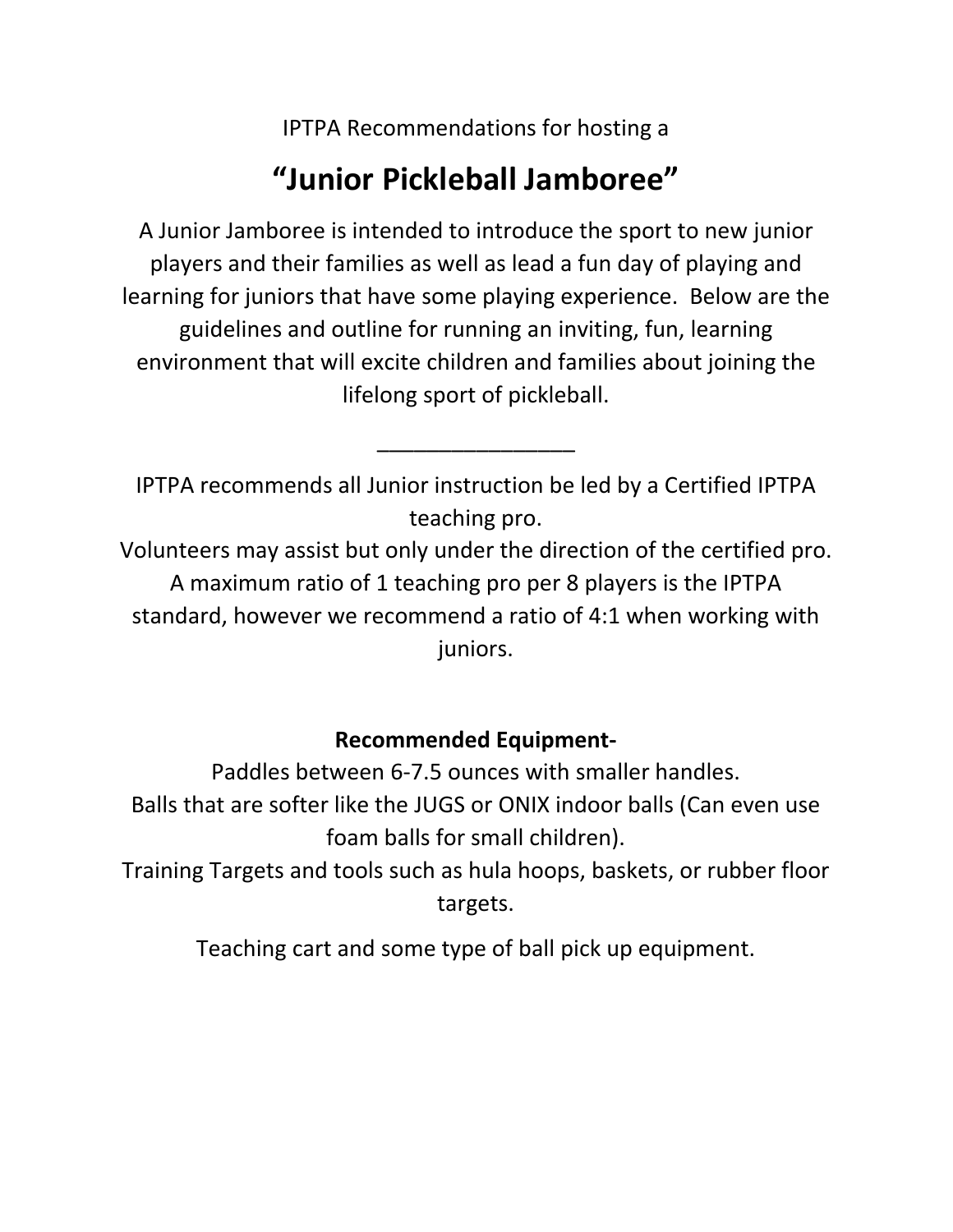## **Recommended Format**

Free for Children Ages 6-18 (If possible separate 5-7, 8-10,11-13, 14-18 age groups)

1 Day 4 hour format (Can do in 2-3 hours if court time does not allow for longer)

## **Example**

9am check in-Parents check in their children, sign necessary club waivers, and stay with their children until all families are checked in. (name tags are very helpful)

Once everyone is checked in have the families and children come out to the courts.

9:15 Welcome them and tell them *HOW EXCITED YOU ARE THAT THEY ARE THERE TO LEARN AND PLAY PICKLEBALL!* Explain that the day will be filled with lots of fun, learning and playing $\circled{c}$ 

Ask the kids to raise their hand if they have ever played or watched anyone play pickleball?

+PLAY DEMO (do this while parents are still there to supervise) Quick demo of point play so they can see what the game looks like. HAVE FUN with the demo $\circled{c}$ 

You can even invite a few parents (or older experienced juniors) out to play in the demo if any of them have played before but be sure to keep it short and fun.

After the demo ask the kids if that looks fun and if they would like to learn how to hit some balls and play?

+You can now excuse the parents that would like to leave but if they want to stay and watch that is great! Ask the parents to come back 1 hour before the end of the Jamboree (12 pm in this sample format) so they can play a few games with the kids and they can register for the IPTPA junior registry, future classes, play days, lessons and more. (Have Handouts ready for them on all of this when they